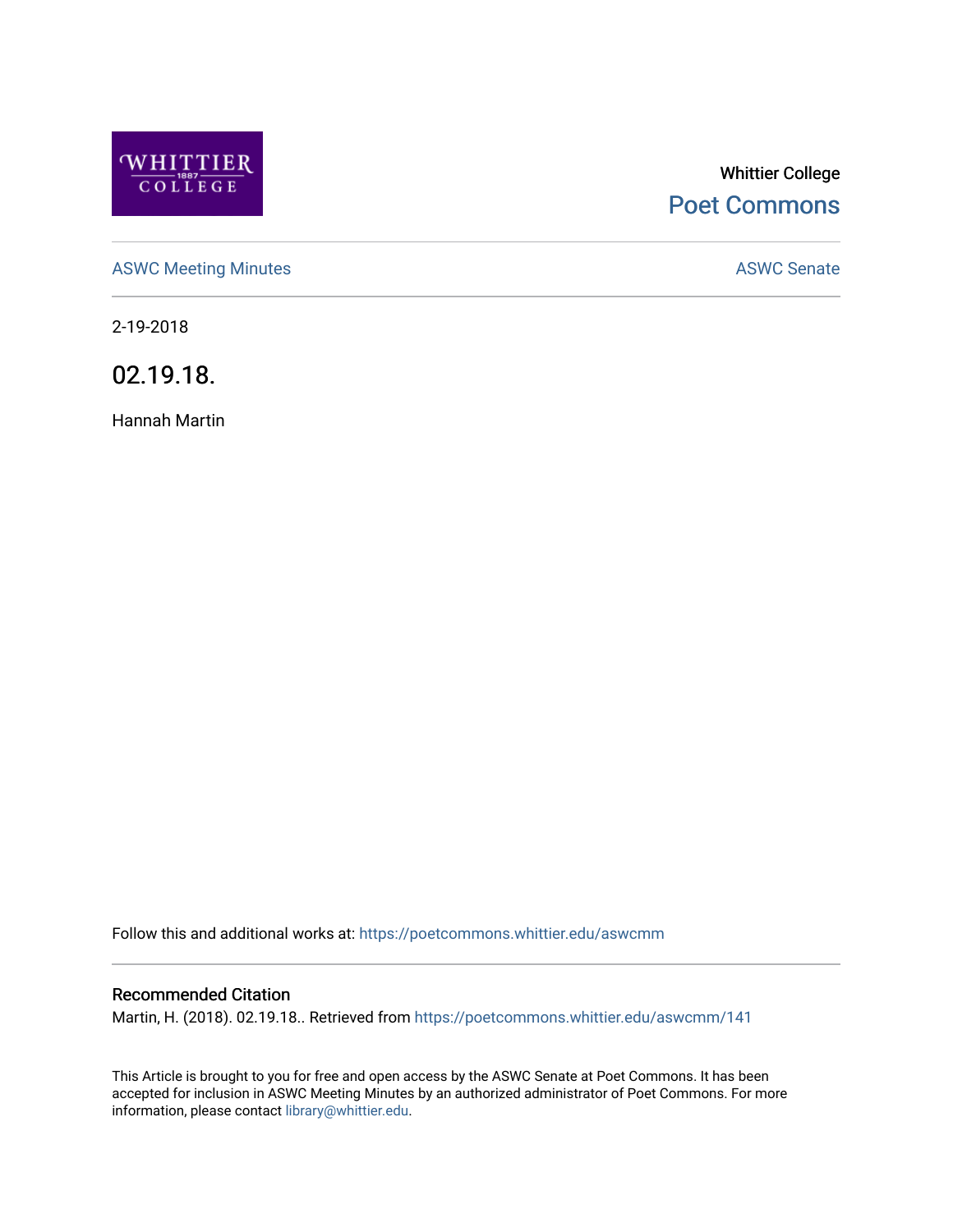

# **Meeting Minutes for February 19th, 2018**

### **I. Meeting is called to order at 7:10pm**

### **II. Moment of Silence/Inspirational quote**

"You gain strength, courage, and confidence by every experience in which you really stop to look fear in the face. You are able to say to yourself, "I have lived through this horror. I can take the next thing that comes along." You must do the thing you think you cannot do." *–Eleanor Roosevelt*

### **III. Mission Statement**

**a.** The ASWC Senate, as the governing body of the Associated Students of Whittier College, is dedicated to the betterment of the college as an institution and as a member of the broader community. The Senate shall assist on-campus clubs and organizations in creating, promoting and implementing dynamic programs and events that involve students and add value to their educational experience. This body will act as an open forum for students to voice their opinions and desires, always keeping the best interests of the ASWC in mind. In all its actions, the Senate will serve the students first with integrity, dedication, responsibility and humility.

### **Read by Sen. Olague**

### **IV. Roll Call-Secretary Martin**

- **a. Present:** President Scurr, Vice President Monreal, Treasurer Conlon, Director Zonni, Representative Bertelsen, Senator Delgado, Senator Joachim, Senator Gonzalez, Senator Hills, Senator Merino, Senator Johnson, Senator Olague, Senator Lira, Senator Bang-Guerin
- **b. Absent excused:** Senator Reeder, Senator Trout, Senator Segura, Senator Grossman
- **c. Unexcused:** Sen. Lowinger

### **V. Minutes Amendment/Approval**

- **a. Approved by Sen. Hills**
- **b. Seconded by Sen. Bang-Guerin**
- **VI. Public Voice**

#### **a. Former FCC President**

a.Addresses the table with her letter of resignation that was previously published in the Quaker Campus' last issue

### **VII. President's Message- President Scurr**

**a.** Aloha, all. Happy Presidents' Day! I hope everyone had a lovely Valentine's Day and overall splendid week following our previous Senate meeting. Last Monday shows the trust and value students hold in us as a student-run organization, so let's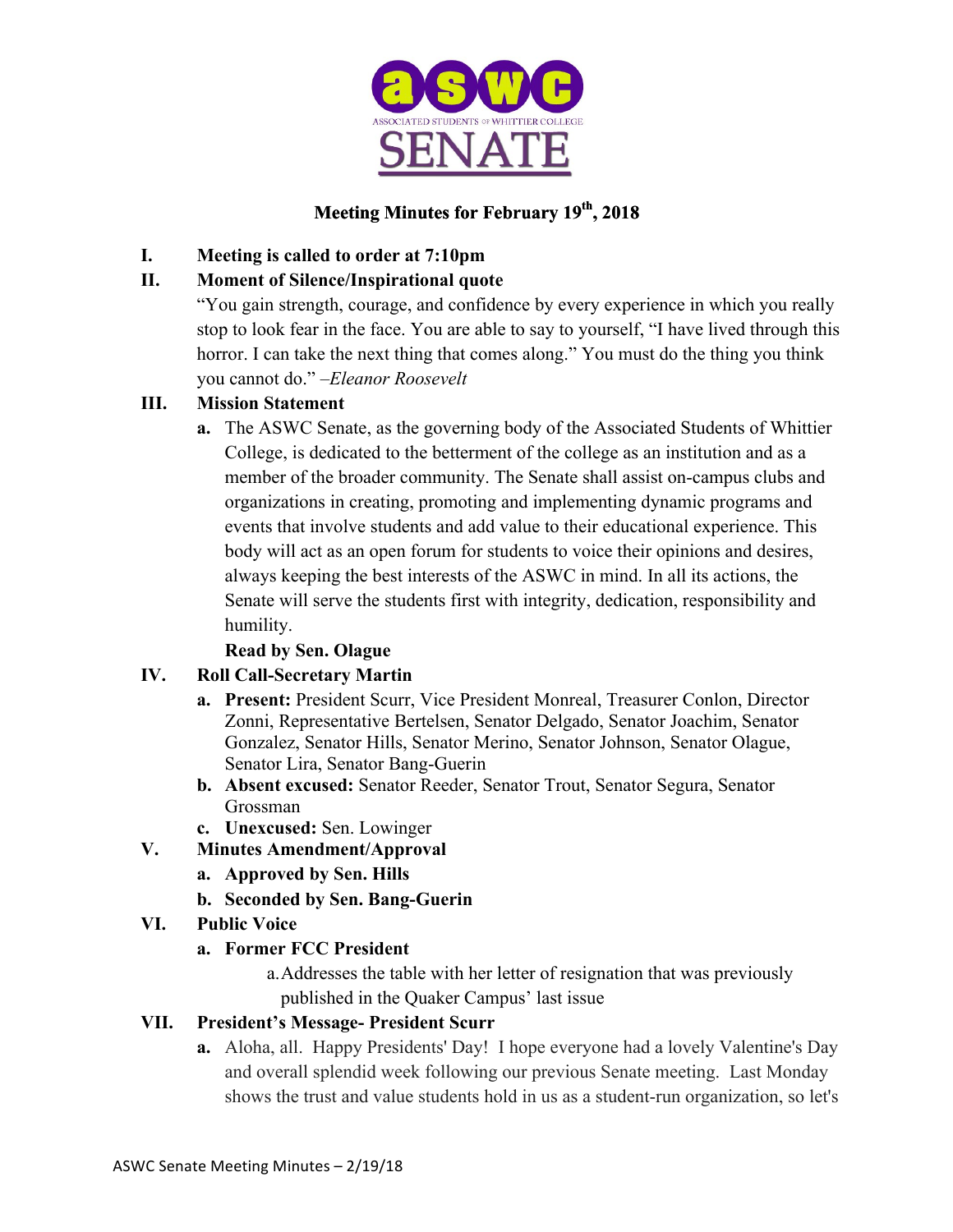keep earning it and have these conversations weekly, in and out of meetings. These are the times we are tested as members of our student government and as human beings to stand by the Associated Students of Whittier College. We, as the ASWC Senate, must and will continue to serve the student body with integrity, determination, responsibility, and humility.

**b.** We are grateful to have had the joy of working with and the service of former Campus Relations Director Eryn Wells, First-Year Class Council President Jenna Gelinas, and Resident Hall Representative Nati Yitayew. We look forward to continue working with them outside of Senate and with all students and members of the college community to ensure our campus is one where we all feel valued for who we are and what we bring to the table.

#### **VIII. Treasurer's Report- Treasurer Conlon**

- **a.** General Fund Balance: \$38362.97
- **b.** Operational Account Balance: \$12443.79
- **c.** Reserve Account Balance: \$8455.57
- **d.** Allocated thus far: \$45096.12
- **e.** First readings: \$0
- **f.** Daily Calendar Considerations: \$11075

### **IX. Constituent Reports**

- **a.** Academic Affairs Chair *Sen. Trout*
	- a. I was able to schedule a meeting with Dean Good at the earliest Friday, March 2nd at 3pm. We'll mainly be discussing how the Academic Affairs Committee on campus works and how we might integrate the chair position on Senate into this committee. If anyone has any questions they'd like me to bring forward to Dean Good, please reach out to me at my poets email (ktrout@poets.whittier.edu).

#### b.

**b.** First Year Class Council

a. N/A

- **c.** Commuter Representative *Sen. Delgado*
	- a. TAP CARD UPDATE: I emailed/called Devon Deming multiple times last week, there is yet to be a reply from her or the other Metro Tap card representative regarding the contracts mentioned last semester. I am planning to meet with a fellow constituent who expressed interest in being involved with bringing this program to our campus, I'd like to brainstorm with him to see how we could effectively market the program to the wider population of students who also use public transportation to get to campus.
- **d.** Residential Hall Representative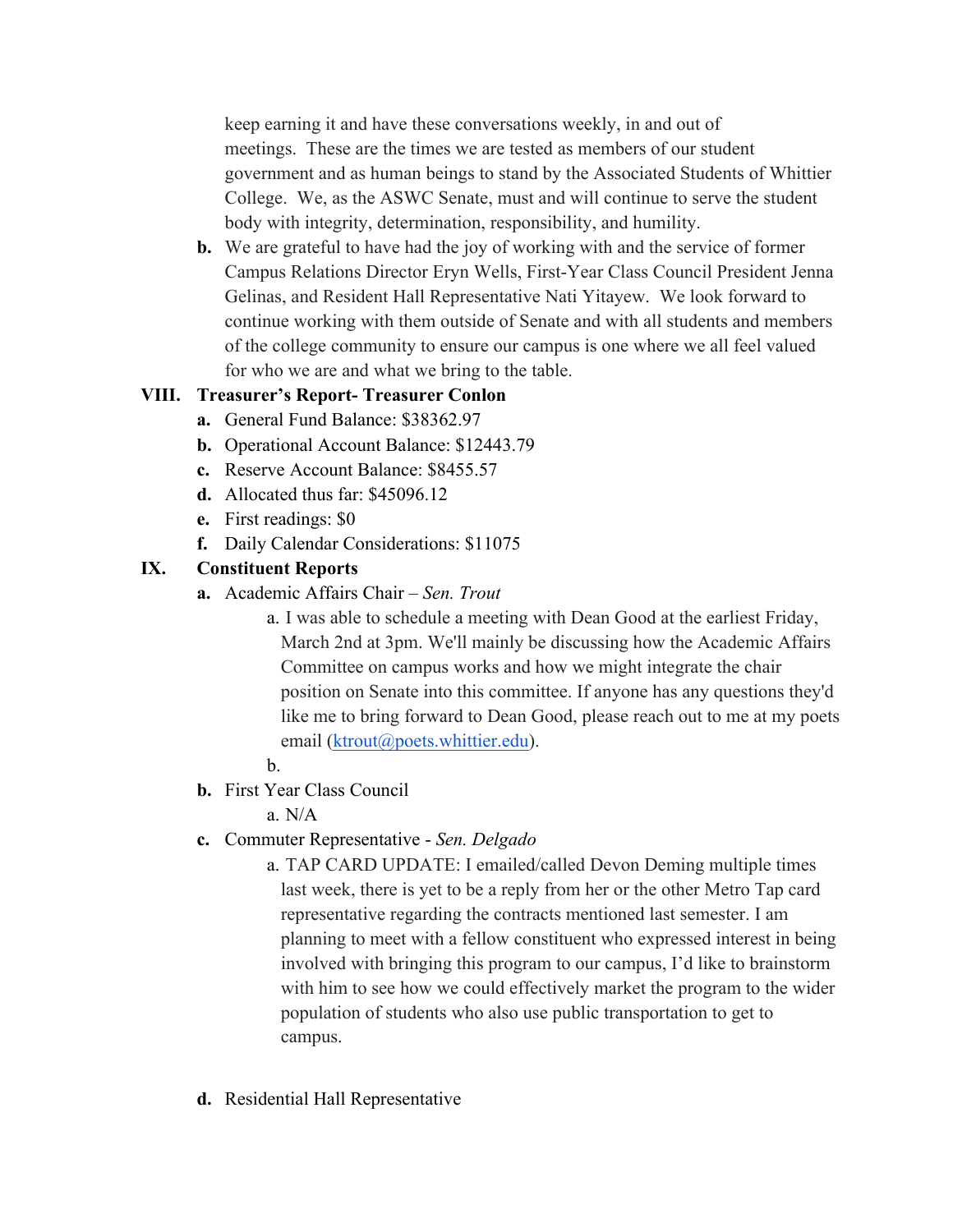a.N/A

**e.** Student Body Representative - *Sen. Reeder*

**f.** Student Body Representative - *Sen. Grossman*

a. N/A

- **g.** Student Body Representative *Sen. Joachim*
	- a. Sen. Olague, Johnson, and I have started planning a town hall meeting in which students will be able to meet with senators to discuss concerns on campus. We will be tabling in front of the CI from 11-2 to gather a list of possible concerns. I have also received some information regarding the feminine hygiene products from other colleges who have implemented similar programs, and I will be bringing up those ideas during advocacy committee.
- **h.** Student Body Representative *Sen. Lowinger*
	- a.I met with Ms. Perez in the Campus Safety Office this afternoon to discuss improving visibility on Earlham Drive. We'll be continuing our conversation over the next few weeks to explore some options, i.e. pedestrian sidewalk, curved mirrors, etc.
	- b.More constituents have expressed their overwhelming support for a Women's Center now that its purpose is a bit more defined.
- **i.** Diversity Council Representative *Sen. Gonzalez*
	- a. The Office of Equity and Inclusion is hosting the second of their Spilling the Tea on Diversity Dialogues. This dialogue will be discussing biracial and multiracial identity. The dialogue is tomorrow from 4:30-5:30pm in the OEI.
- **j.** Inter-Club Council Representative *Sen. Hills*
	- a.I had the first ICC meeting on Thursday the 15th.
	- b.No clubs are planning any major events
	- c.A few have consistent meeting times planned
	- d.We approved a new club (Pre-Health Club) tentatively as we did not have full quorum
	- e.The next meeting will be on March 15, 2018
- **k.** Social Justice Coalition Representative *Sen. Segura*
	- a. The Whittier College's Student Advocacy Coalition will be meeting on the 5th floor of the Science Learning Center at 5pm on Friday. The email address for the Coalition is  $wc4advocacy@gmail.com$ . If you have any formal grievances regarding any person that is a part of any administrative office, you can email the hr director at  $c_j \searrow 0$  (*oseph* $@$ *whittier.edu about those* grievances, and/ or attend the WCSAC meeting.
- **l.** Media Council Representative *Sen. Merino*

a. N/A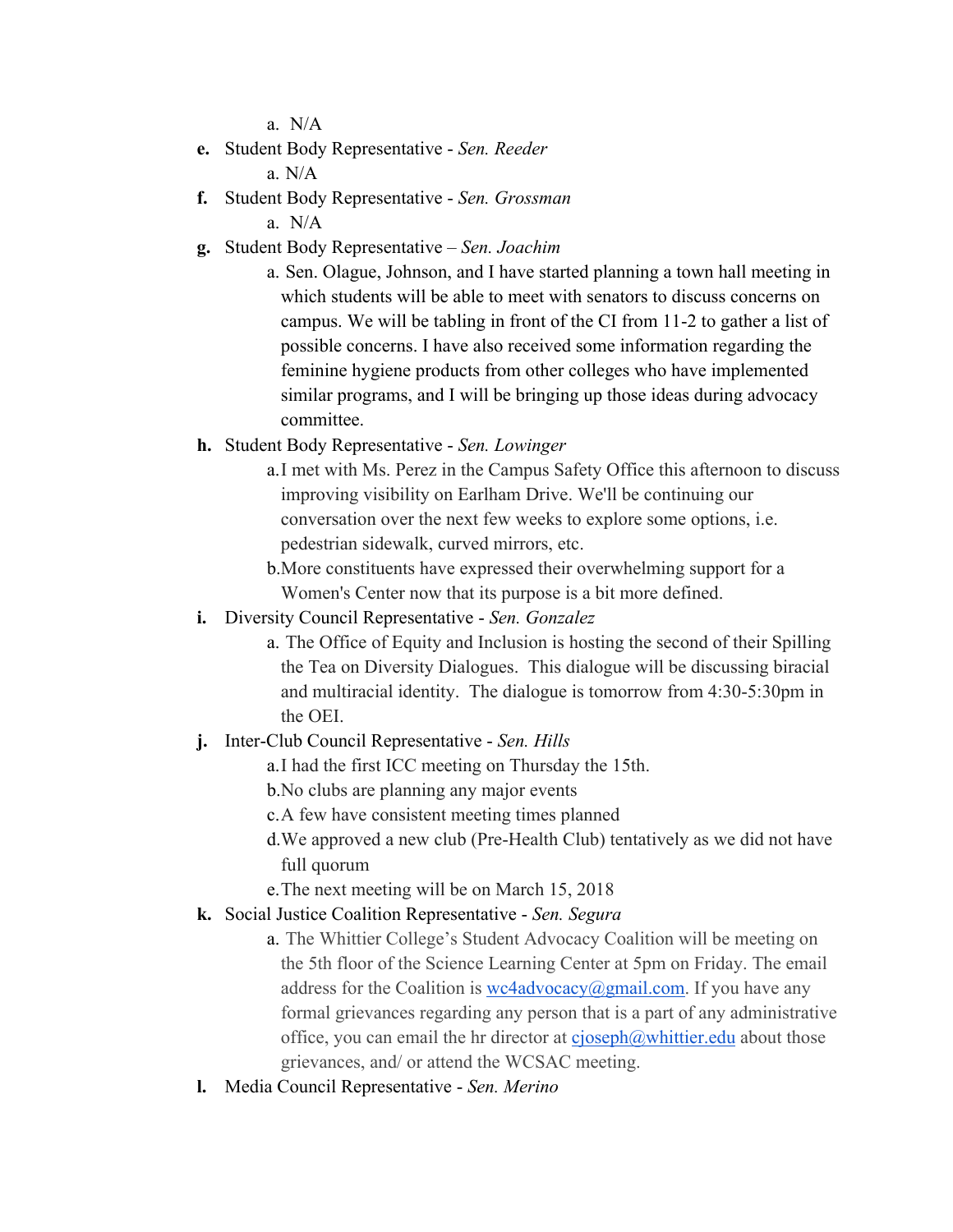- *a.* QC
	- *1.* Covering the presidential search, as well as, if we're a majority residential campus
	- *2.* Rudy Marquez and how he was treated by program board
	- *3.* Response to his statement at Senate
	- *4.* Eryn Wells spotlight on campus life

#### *b.*WCSN

- *1.* Last game for basketball tomorrow
- *2.* Baseball game the same day
- *3.* Lauren is filming her softball film this weekend

#### *c.*QCTV

- *1.* Plans on student advocacy coalition (interviews with Detrick Manning and Eryn Wells)
- *2.* Looking to gather student voices

#### *d.*VPS

- *1.* Spanish film fest
- *e.*KPOET
	- *1.* Thinking about hosting a podcast for students to voice their concerns (up in the air)
- **m.** Poet Student Athlete Leadership Academy Male Rep- *Sen. Johnson*
	- a. **Men's Baseball -** Opened up SCIAC play with a 3-game series against Occidental and went 1-2. The team now moves to 4-3 overall, 1-2 in SCIAC. Next game, tomorrow, Feb. 20th at 2:30pm against Bates College.
	- b.**Men's Tennis -** Lost to UC Santa Cruz, 7-2, this past weekend. The team will have a two week break before their next mach.
	- c.**Men's Swimming and Diving -** The team is preparing for the SCIAC championships that will take place over the next week at the Brenda Villa Aquatic Center in Commerce, Calif. Go out and support!
	- d.**Men's Track and Field -** Competed at the Pomona-Pitzer All-Comers meet this past weekend.
	- e.**Men's Basketball -** Lost to CMS last week 85-65 and have their final game of the season tomorrow vs. Pomona-Pitzer at 7:00pm in the GAC.
	- f. **Men's Golf -** Competed in the SCIAC #1 match against all SCIAC schools and finished in 7th and 8th place over the course of the two days.
	- g.**Men's Lacrosse -** traveled to Belmont, Calif. to play against Westminster College and Notre Dame de Namur, they went 1-1 on the weekend, losing on Saturday to Westminster but coming back and beating Notre Dame de Namur on Sunday 12-8.
- **n.** Poet Student Athlete Leadership Academy Female Rep- *Sen. Olague*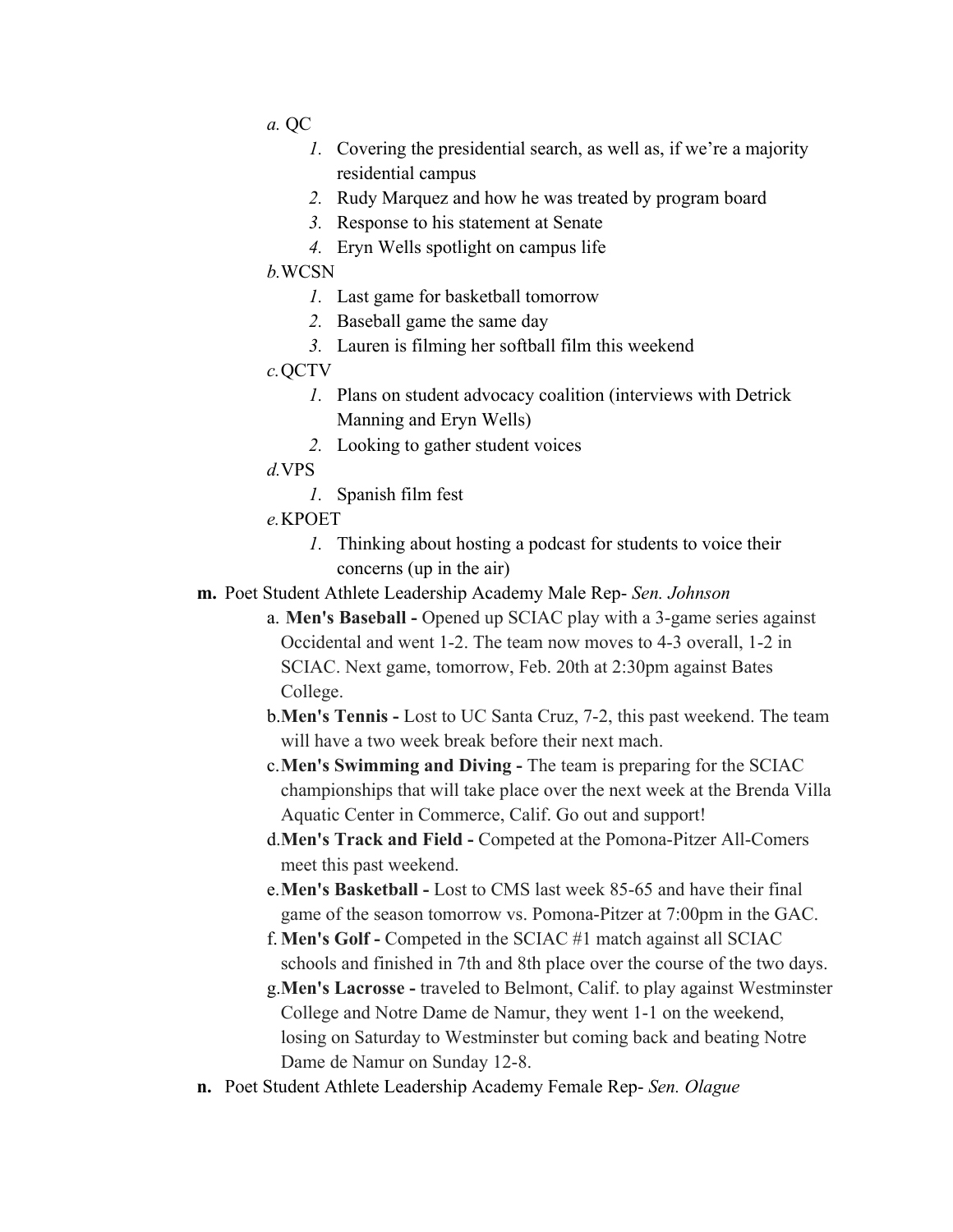- a.**Women's Basketball's** season came to a close last Wednesday after falling to CMS 69-42. Their final record was 10-15, the first time to have 10 wins since the 2014-15 season.
- b.**Women's Lacrosse** kicked off their season this past Saturday after traveling to Redlands, losing 16-5. Junior Lexie Meanor picked up her 100th career point after scoring 4 goals and having one caused turnover. Lacrosse has their first home game against Pomona-Pitzer this Wednesday at 7.

**Softball** had two double headers this weekend. Saturday they faced CMS. In the first game, Softball faced a tough loss being outscored 9-0. They had a huge turnaround winning 2-1 in extra innings! On Sunday, Softball swept Puget Sound with a shutout 7-0. The next game was very close, but came up with the win 8-6. Next double header is this Saturday as they travel to face Redlands.

- c.**Women's Track and Field** traveled to Pomona-Pitzer this past weekend to compete in the All Corners Invitational. This meet hosted various D 1, 2, and 3 programs from California.
- d.Congrats to all our Poets who played this weekend. Keep up the good work!(:
- **o.** Inter-Society Council Male Rep- *Sen. Lira*
	- a. See following report
- **p.** Inter-Society Council Female Rep- *Sen. Bang-Guerin*
	- a. We read our mission statement today at our meeting and we'd love for this to be included in our constituent reports in order to have students hold not only Jean and I accountable for our positions, but to hold our council accountable to what we've dedicated our time to do
	- b.Mission Statement
		- 1. "The Inter-Society Council ("ISC") exists to promote beneficial relationships between the Societies of Whittier College, provide self-governance of Society affairs, provide a venue to resolve differences between Societies, **be an established mechanism of communication to administration, and be a liaison and representative to the Associated Students of Whittier College**."
		- 2. "Chairs shall represent the interests of the Societies to the Associated Students of Whittier College, the administration, staff, and faculty of the College;" - *Article III, Section 1 subsection*
		- 3. "The Chairs shall report general concerns and comments by Societies on their behalf at the ASWC Senate meetings, and advocate for the rights and needs of Societies both as a general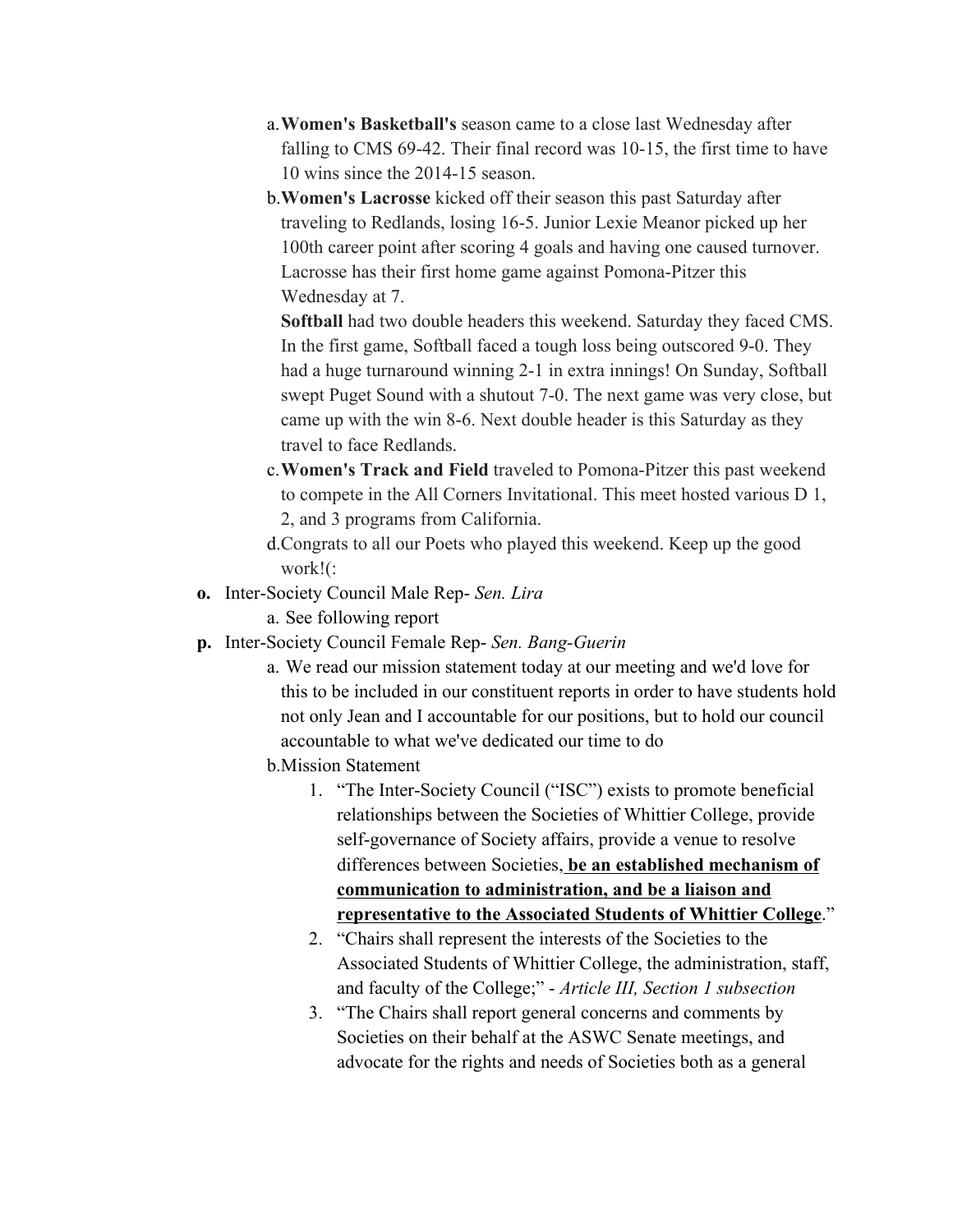body and as specific individual organizations." - *Article III, Section 1 subsection j (b)*

#### **X. Committee Reports**

- **a.** Administrative –*Vice President Monreal* a. N/A
- **b.** Budget- *Treasurer Conlon*

a.Mpus

**c.** Campus Relations- *Secretary Martin*

a. Reads the statement drafted to explain last week's meeting and the claims made

### **d.** Elections- *Secretary Martin*

a. We need to fill the positions of the vacated seats. E-board has discussed this and believes it would not be best to have an election because there is only 2 months left and we have a lot to address and not a lot of time to train new members of Senate and have it be effective. We will vote later.

### **e.** Program Board – *Director Zonni*

a. Program Board Meetings are Tuesday at 5pm in the LEAP Conference room and my office hours are from 2-4 on Mondays.

- b.Battle of the Bands update:
	- 1. Battle of the Bands will be held on March 8th from 4pm to 7pm in Club 88
	- 2. Sign ups will be on OrgSync--keep an eye out for the email containing the details!
- c.Whittfest updates:
	- 1. An information session about WhittFest committees will be held this Thursday, Feb 22, at 4:30 pm in Club 88! There will be food provided!! :) A reminder email will be sent out this week.
	- 2. There are be three committees--hospitality, marketing and sponsorship! We look forward to seeing you there!
- **f.** Advocacy- *President Scurr*

a.Will be contacting Health Center at tomorrow's meeting to gain accurate numbers on how many menstrual hygiene products are used on campus. We are looking to get co-sponsors across campus. We will have numbers for how much all sponsors could provide and meet the goal. The bill is still in progress. Sen. Joachim received a very informative email from University of Minnesota.

b.Please attend if you have any spare time 12:30-1:30pm on Tuesdays, or leave a note with your question or concern, or send an email.

**g.** Culinary- *Director Zonni*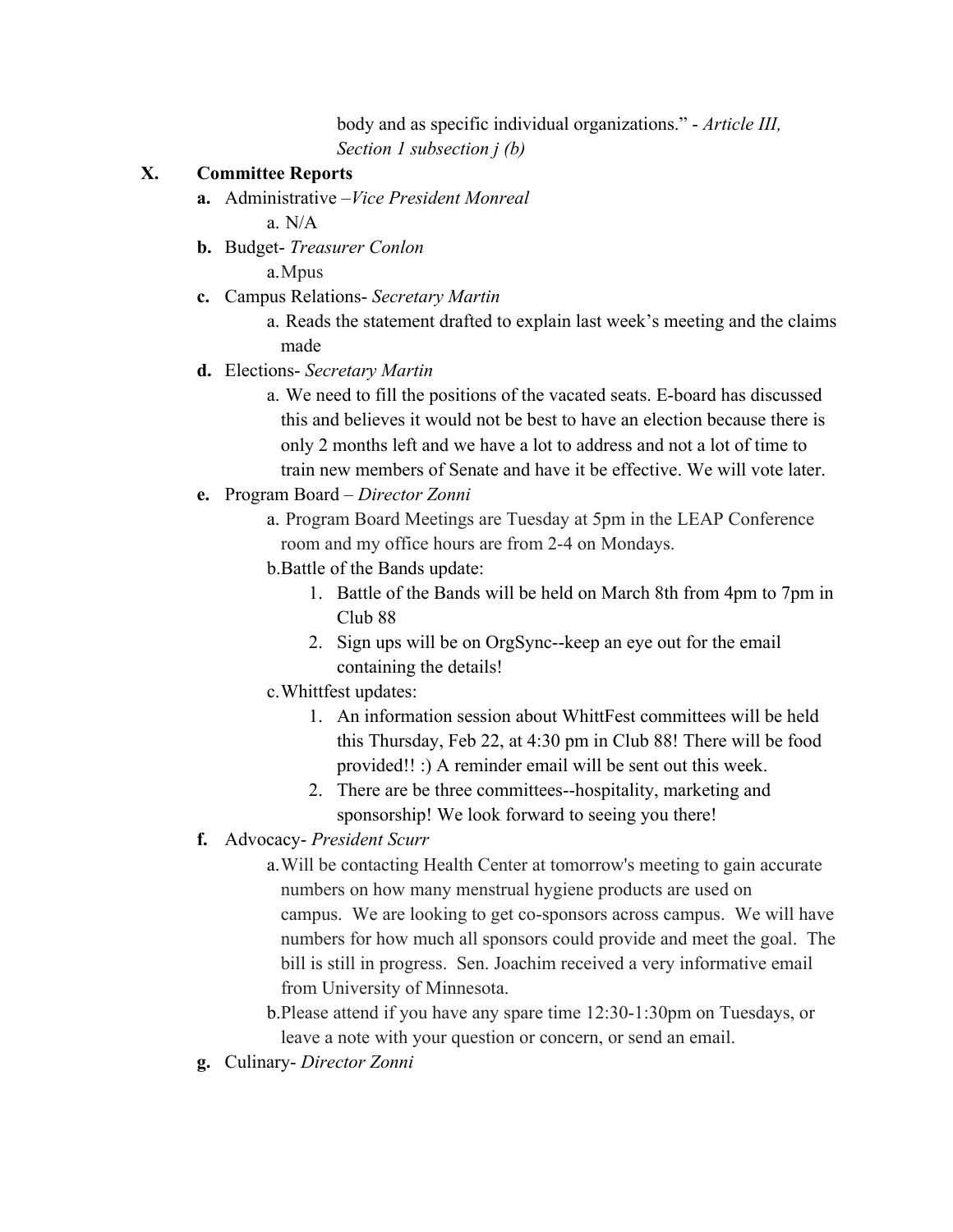- a.We are working on finalizing our meeting time. If anyone would like to join, please let me know!
- **h.** Student Feedback- *Sen. Olague* 
	- a. SFC will meet Mondays at 11am in the Senate office.

b.After working with Senator Joachim, Senator Johnson, Senator Delgad oand President Scurr, we will be hosting a town hall. On Wednesday, Senators will be tabling outside the CI to promote the event and collect student feedback in which we will address during this meeting. We shall be finalizing the date for the town hall soon, so please look to social media.

### **i.** Student Finance – *Treasurer Conlon*

- a.We will have our first meeting Wednesday at 9:30 AM. If you would like to join please let me know or just show up on Wednesday.
- **j.** Environmental-*Rep. Bertelsen*
	- a.Successful meeting with Jonathan Estrella and BigBelly corporation to implement modernized trash bins around campus
	- b.Drafting email to reach out to all student clubs and societies on the topic of the wellness center rejuvenation will be sending the email this week to the clubs. The local Whittier artist was also reached out and we are awaiting a response. Rebecca from the wellness center has approved of this changes.

# **XI. Five Minute Recess**

# **XII. First Readings**

# **XIII. Daily Calendar Considerations**

### **a. Psychedelic Circus**

a.The table votes to fund the event \$10,775 for food, stage and lighting, sound, décor, pub, liquor license, bartender, bands, fencing, campus safety, carnival attractions, and inflatable attractions.

### **XIV. Miscellaneous Business**

# **a. Vacant Positions- Secretary Martin**

# a.**First Year Class Council President**

1. The former VP of the Council has been promoted to President through the appointment process.

# b. **Campus Relations Director**

1. Will be filled by application process. Look out on OrgSync!

# c. **Residence Hall Representative**

1. Will be filled by application process. Look out on OrgSync!

# **b. Women's Center- Secretary Martin**